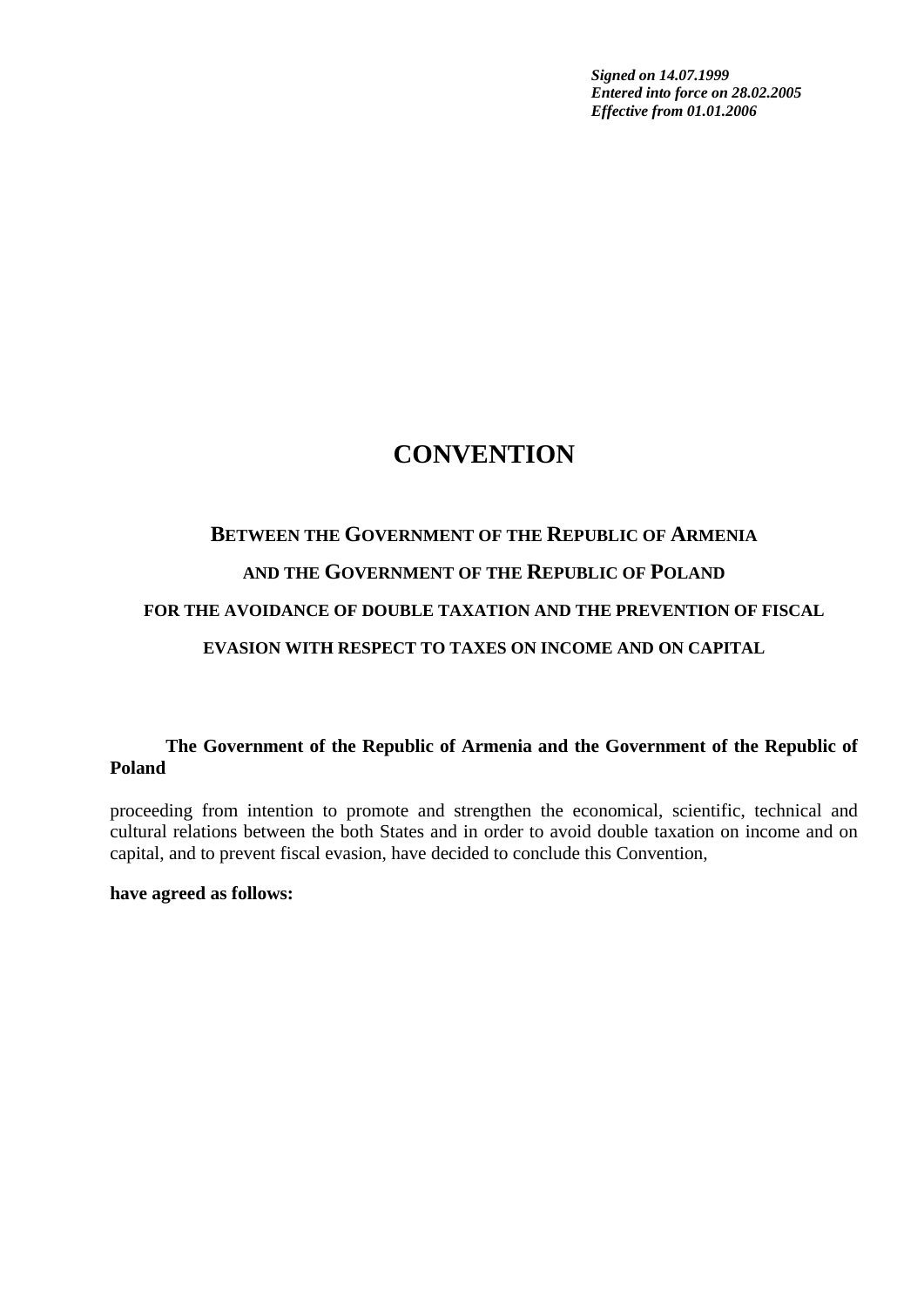# **CHAPTER I. SCOPE OF THE CONVENTION**

## **Article 1. PERSONAL SCOPE**

This Convention shall apply to persons who are residents of one or both of the Contracting States.

## **Article 2. TAXES COVERED**

1. This Convention shall apply to taxes on income and on capital imposed on behalf of a Contracting State or of its administrative-territorial subdivisions or local authorities, irrespective of the manner in which they are levied.

2. There shall be regarded as taxes on income and on capital all taxes imposed on total income, on total capital, or on elements of income or of capital, including taxes on gains from the alienation of movable or immovable property, taxes on the total amounts of wages paid by enterprises, as well as taxes on capital appreciation.

3. The existing taxes to which the Convention shall apply are, in particular:

a) in the case of Armenia:

(i) the profit tax;

(ii) the income tax;

(hereinafter referred to as "Armenian tax")

b) in the case of Poland:

(i) corporate income tax

(ii) personal income tax

(hereinafter referred to as "Polish tax" ).

4. The Convention shall apply also to any identical or substantially similar taxes classified in accordance with the definition in paragraph 1 in this Article which are imposed after the date of signature of the Convention in addition to, or in place of, the existing taxes. The competent authorities of the Contracting States shall notify each other within a reasonable period of time on any significant changes which have been made in their respective taxation laws.

#### **CHAPTER II. DEFINITIONS**

## **Article 3. GENERAL DEFINITIONS**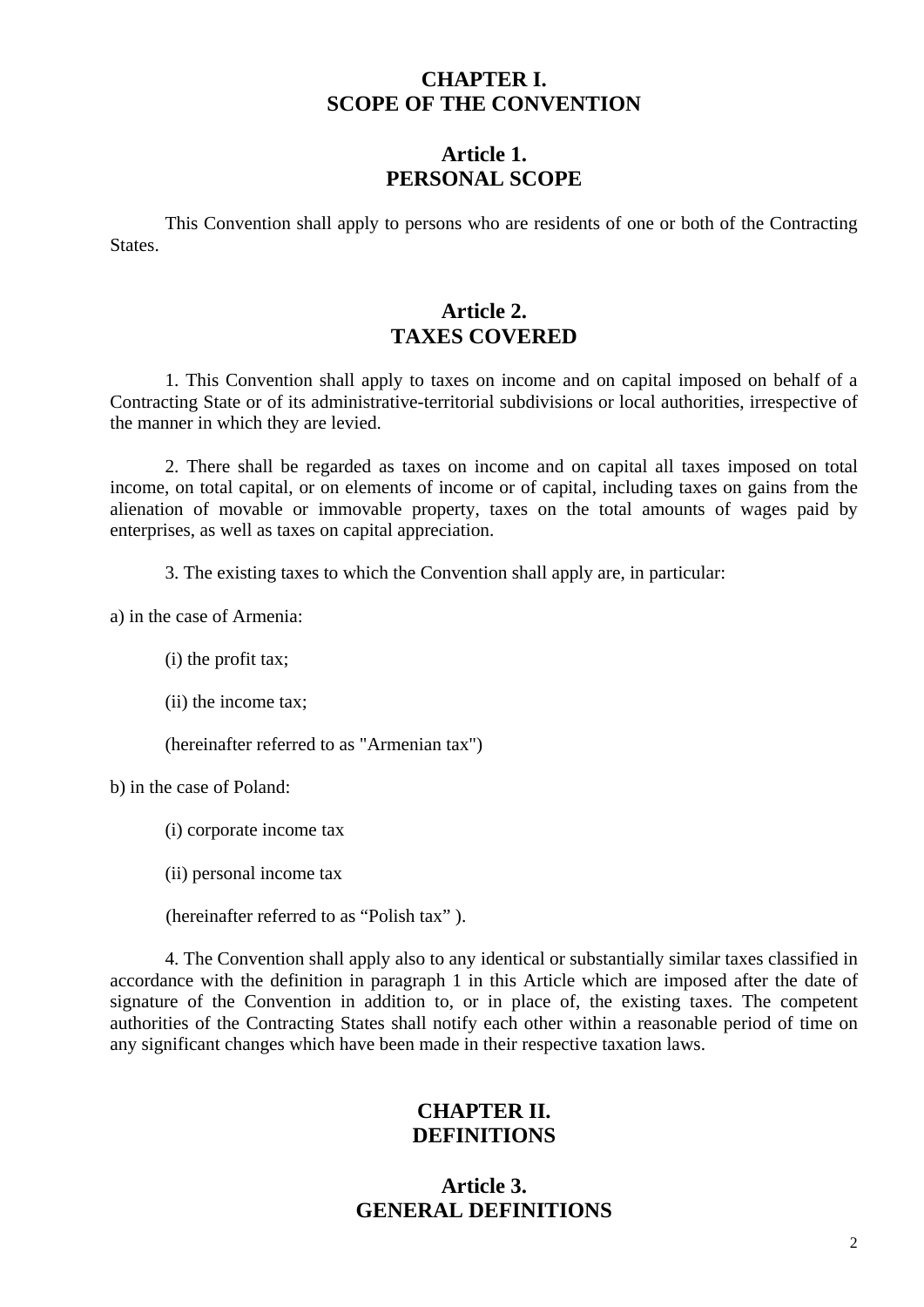1. For the purposes of this Convention, unless the context otherwise requires:

a) the term "a Contracting State" means Armenia or Poland as the context requires;

b) the term "Armenia" means the Republic of Armenia, and when used in the geographical sense means the territory over which the Republic of Armenia exercises its sovereign rights and jurisdiction in accordance with internal legislation and international law;

c) the term "Poland" means the Republic of Poland and when used in the geographical sense means its territory, including exclusive economic zone beyond the territorial waters over which the Republic of Poland exercises the right to carry on the exploration and exploitation of the seabed, its subsoil and their natural resources in compliance with the domestic and international laws;

d) the terms "enterprise of a Contracting State" and "enterprise of the other Contracting State" mean respectively an enterprise carried on by a resident of a Contracting State and an enterprise carried on by a resident of the other Contracting State;

e) the term "person" includes an individual, a company and any other body of persons;

f) the term "company" means any body corporate or any entity which is treated as a body corporate for tax purposes;

g) the term "international traffic" means any transport by a ship, boat or aircraft, road or railway vehicle, except when such transport is operated solely between places in the other Contracting State;

h) the term "competent authority" means:

(i) in the case of Armenia - the Minister of Finance and Economy or his authorized representative;

(ii) in the case of Poland - Minister of Finance or his authorized representative;

j) the term "national" means:

(i) any individual possessing the nationality of a Contracting State;

(ii) any legal person deriving its status as such from the laws in force in a Contracting State.

2. As regards the application of the Convention at any time by a Contracting State any term not defined therein shall, unless the context otherwise requires, have the meaning that it has at that time under the law of that State for the purposes of the taxes to which the Convention applies, any meaning under the applicable tax laws of that State prevailing over a meaning given to the term under other laws of that State.

#### **Article 4. RESIDENT**

1. For the purposes of this Convention, the term "resident of a Contracting State" means any person who, under the laws of that State, is liable to tax therein by reason of his domicile, place of registration, residence, place of management, or any other criterion of a similar nature, and also includes that State and any political subdivision or local authority thereof.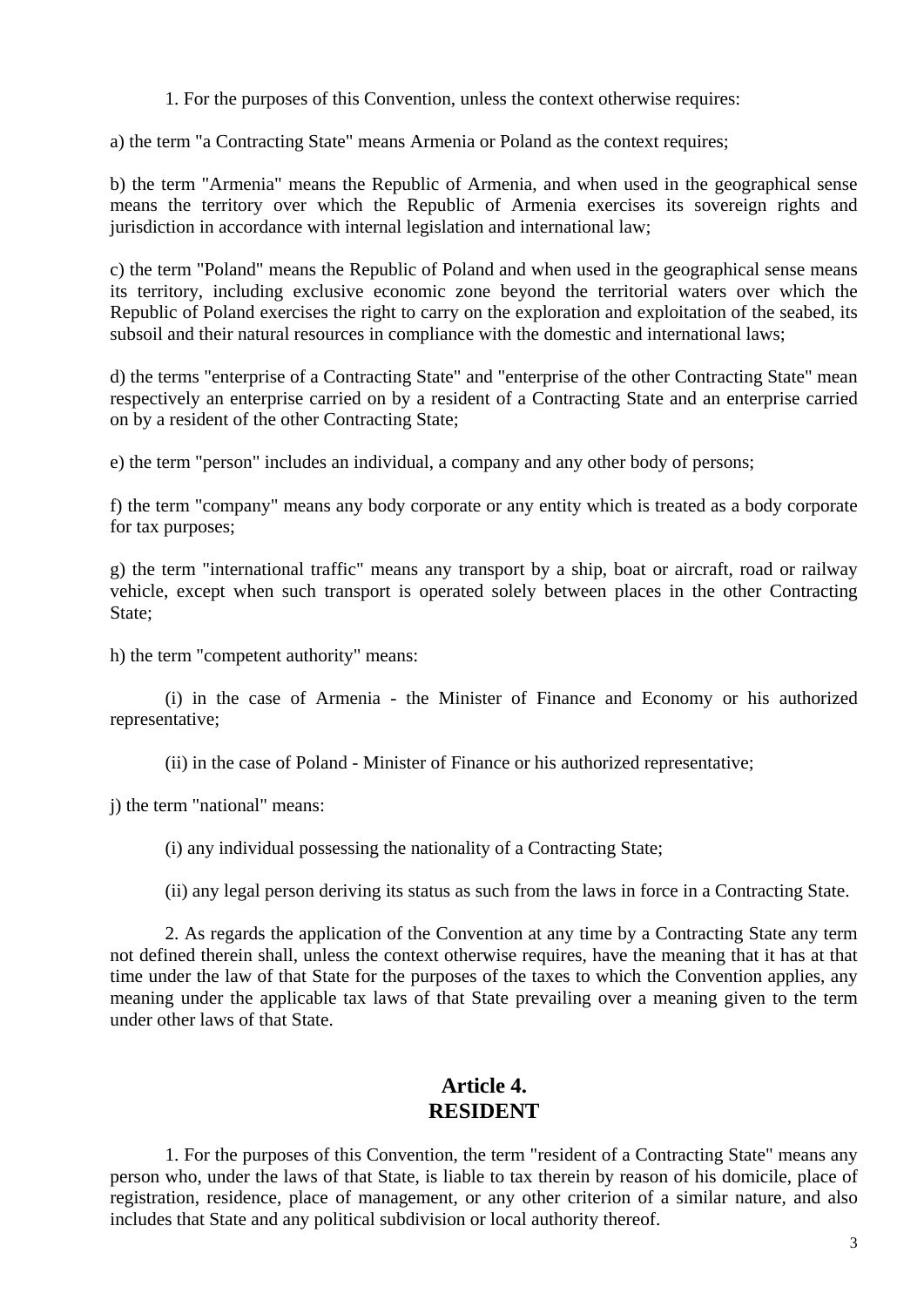2. Where by reason of the provisions of paragraph 1 an individual is a resident of both Contracting States, then his status shall be determined as follows:

a) he shall be deemed to be a resident of the State in which he has a permanent home available to him; if he has a permanent home available to him in both States, he shall be deemed to be a resident of the State with which his personal and economic relations are closer (center of vital interests);

b) if the State in which he has his center of vital interests cannot be determined, or if he has not a permanent home available to him in either State, he shall be deemed to be a resident of the State in which he has an habitual abode;

c) if he has an habitual abode in both States, or in neither of them, he shall be deemed to be a resident of the State of which he is a national;

d) if he is a national of both States or of neither of them, the competent authorities of the Contracting States shall settle the question by mutual agreement.

3. Where by reason of the provisions of paragraph 1 a person other than an individual is a resident of both Contracting States, then it shall be deemed to be a resident only of the State under the laws of which it is registered.

## **Article 5. PERMANENT ESTABLISHMENT**

1. For the purposes of this Convention, the term "permanent establishment" means a fixed place of business through which an enterprise of a Contracting State wholly or partly carries on the business in the other Contracting State.

2. The term "permanent establishment" includes especially:

a) a place of management;

b) a branch;

c) an office;

d) a factory;

e) a workshop;

f) a mine, an oil or gas well, a quarry or any other place of extraction, exploration or exploitation of natural resources.

3. a) A building site, a construction, assembly, or installation project or supervisory activities in connection therewith, constitutes a permanent establishment but only where such site, project or activities continue for a period of more than 12 months.

b) The term "permanent establishment" also includes the furnishing of services, including consultative services, by an enterprise through employees or other personnel engaged by the enterprise for such purpose, but only where activities of that nature continue (for the same or a connected project) within the country for a period or periods aggregating more than 6 months within any 12-month period.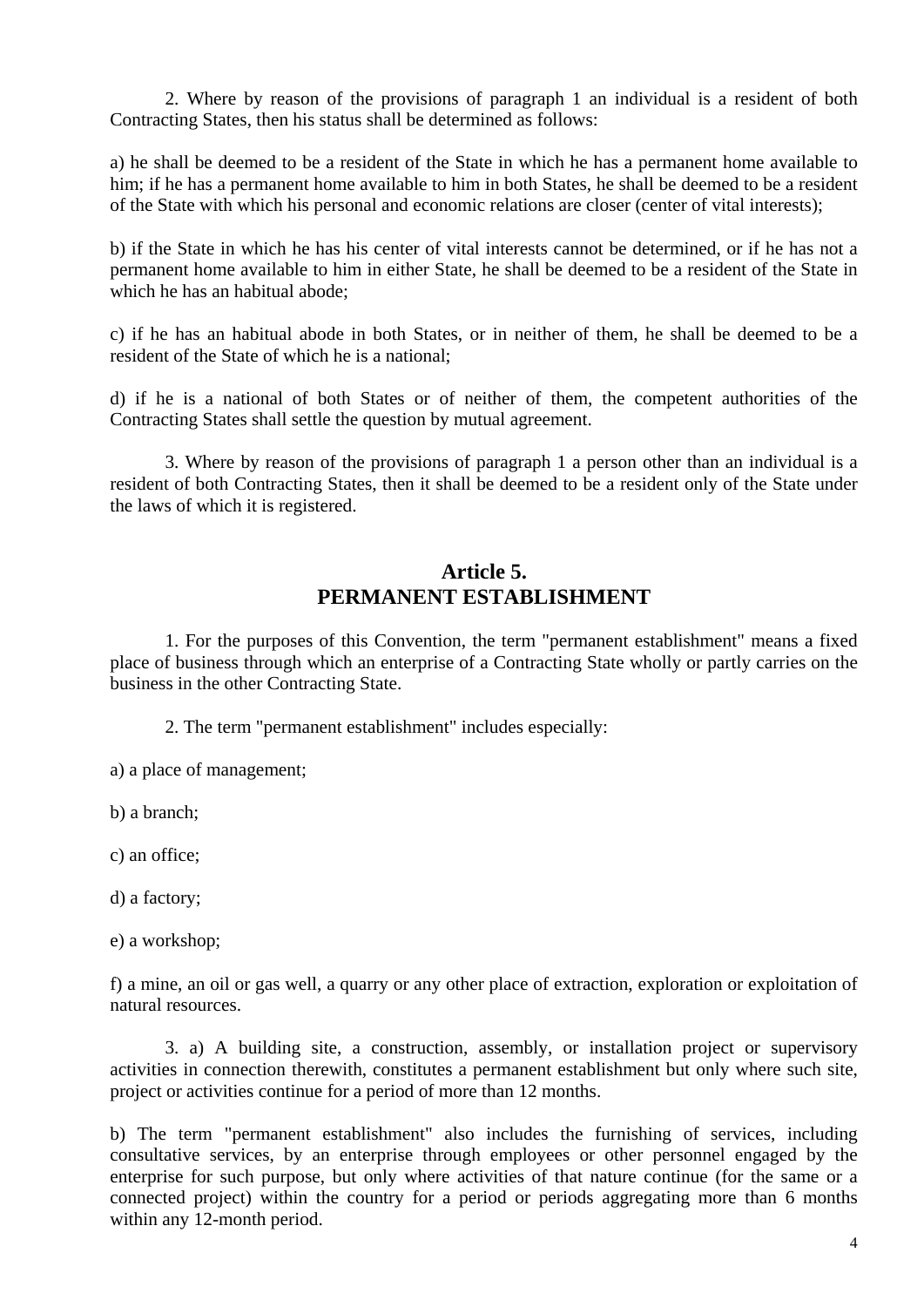4. Notwithstanding the preceding provisions of this Article, the following activities of an enterprise of a Contracting State in the other Contracting State shall not be deemed as carrying on through the permanent establishment:

a) the use of facilities solely for the purpose of storage, delivery of the goods according to the contracts concluded prior to their storage, or display of goods or merchandise belonging to the enterprise;

b) the maintenance of a stock of goods or merchandise belonging to the enterprise solely for the purpose of storage or display;

c) the maintenance of a stock of goods or merchandise belonging to the enterprise solely for the purpose of processing by another enterprise;

d) the maintenance of a fixed place of business solely for the purpose of purchasing goods or merchandise or of collecting information, for the enterprise;

e) the maintenance of a fixed place of business solely for the purpose of carrying on, for the enterprise, any other activity of a preparatory or auxiliary character;

f) the maintenance of a fixed place of business solely for any combination of the activities mentioned in sub-paragraphs a) to e).

5. Notwithstanding the provisions of paragraphs 1 and 2, where a person - other than an agent of an independent status to whom paragraph 7 applies - is acting in a Contracting State on behalf of an enterprise of the other Contracting State, that enterprise shall be deemed to have a permanent establishment in the first-mentioned Contracting State in respect of any activities which that person undertakes for the enterprise, if such a person:

a) has and habitually exercises in that State an authority to conclude contracts in the name of the enterprise, unless the activities of such person are limited to those mentioned in paragraph 4 which, if exercised through a fixed place of business, would not make this fixed place of business a permanent establishment under the provisions of that paragraph; or

b) has no such authority, but habitually maintains in the first - mentioned State a stock of goods or merchandise from which he regularly delivers goods or merchandise on behalf of the enterprise.

6. Notwithstanding the preceding provisions of this Article, an insurance enterprise of a Contracting State shall, except in regard to re-insurance, be deemed to have a permanent establishment in the other Contracting State if it collects premiums in the territory of that other State or insures risks situated therein through a person other than an agent of an independent status to whom paragraph 7 applies.

7. An enterprise of a Contracting State shall not be deemed to have a permanent establishment in the other Contracting State merely because it carries on business in that other State through a broker, commission agent, or any agent of an independent status, provided that such persons are acting in the ordinary course of their business. However, when the activities of such an agent are devoted wholly or almost wholly on behalf of that enterprise, he will not be considered an agent of an independent status within the meaning of this paragraph.

8. The fact that a company which is a resident of a Contracting State controls or is controlled by a company which is a resident of the other Contracting State, or which carries on business in that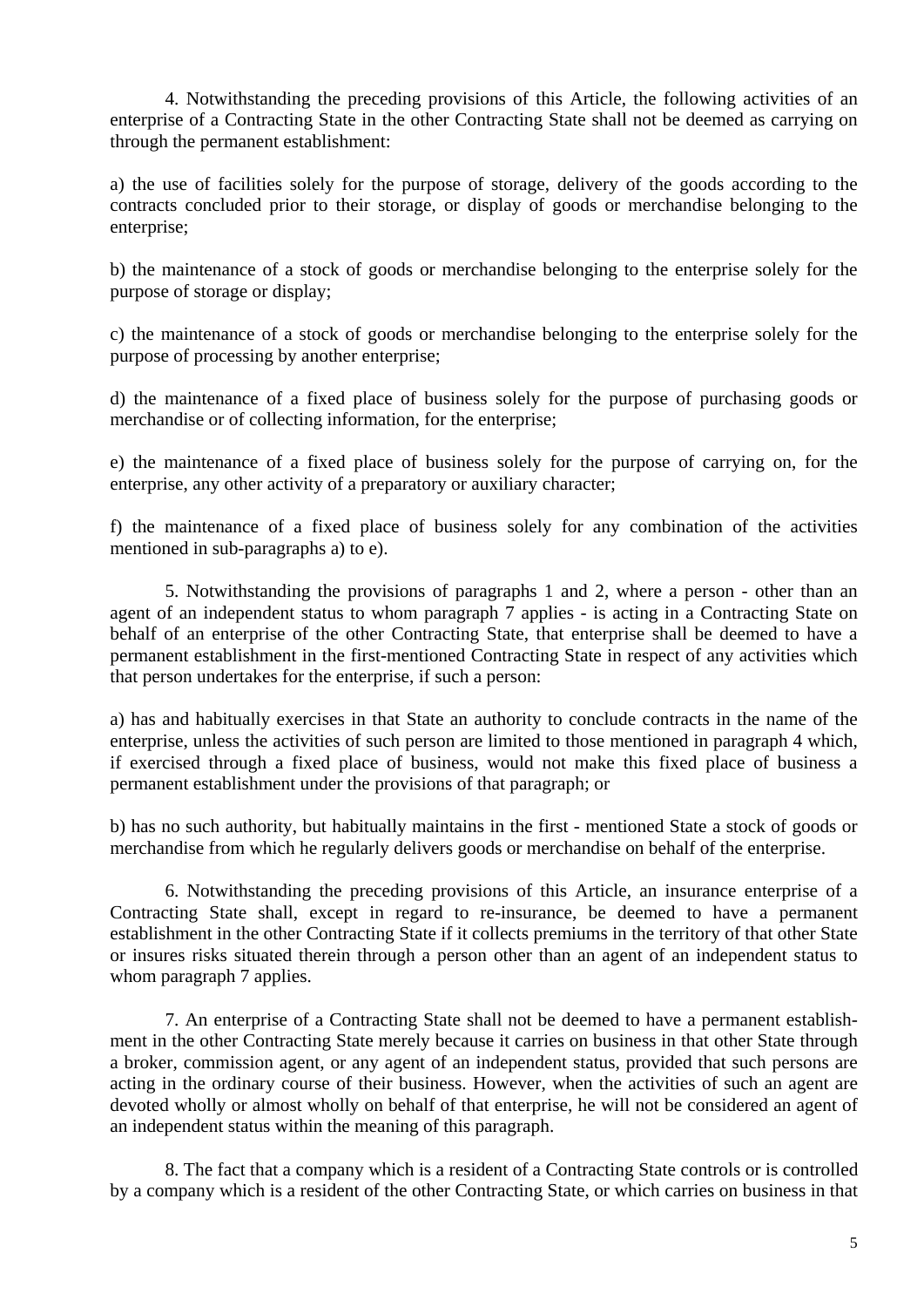other State ( whether through a permanent establishment or otherwise ), shall not of itself constitute either company a permanent establishment of the other.

## **CHAPTER III. TAXATION OF INCOME**

## **Article 6. INCOME FROM IMMOVABLE PROPERTY**

1. Income derived by a resident of a Contracting State from immovable property (including income from agriculture or forestry) situated in the other Contracting State may be taxed in that other State.

2. The term "immovable property" shall have the meaning which it has under the law of the Contracting State in which the property in question is situated. Ships, boats and aircraft, road or railway vehicles shall not be regarded as immovable property.

3. The provisions of paragraph 1 shall apply to income derived from the direct use, letting, or use in any other form of immovable property.

4. Where the ownership of shares or other corporate rights in a company entitles the owner of such shares or corporate rights to the enjoyment of immovable property held by the company, the income from direct use, letting, or use in any other form of such right to enjoyment may be taxed in the Contracting State in which the immovable property is situated.

5. The provisions of paragraphs 1 and 3 shall also apply to the income from immovable property of an enterprise and to income from immovable property used for the performance of independent personal services.

## **Article 7. BUSINESS PROFITS**

1. The business profits of an enterprise of a Contracting State shall be taxable only in that State unless the enterprise carries on business in the other Contracting State through a permanent establishment situated therein. If the enterprise carries on business as aforesaid, the profits of the enterprise may be taxed in the other State but only so much of them as is attributable to:

a) that permanent establishment;

b) sales in that other State of goods or merchandise of the same or similar kind as those sold through that permanent establishment;

c) other business activities carried on in that other State of the same or similar kind as those effected through that permanent establishment.

2. Subject to the provisions of paragraph 3, where an enterprise of a Contracting State carries on business in the other Contracting State through a permanent establishment situated therein, there shall in each Contracting State be attributed to that permanent establishment the business profits which it might be expected to make if it were a distinct and separate enterprise engaged in the same or similar activities under the same or similar conditions and dealing wholly independently with the enterprise of which it is a permanent establishment.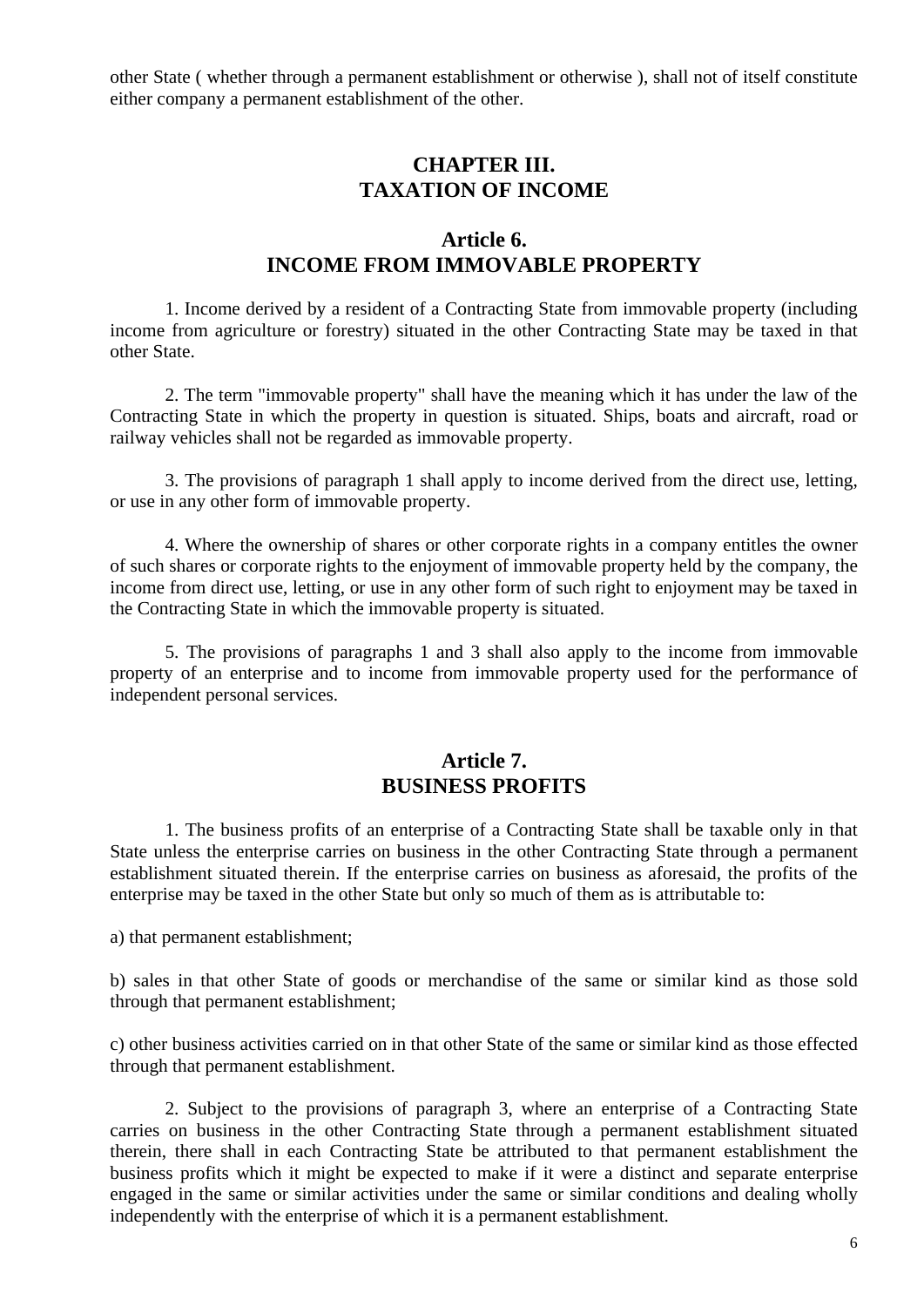3. In determining the business profits of a permanent establishment, there shall be allowed as deductions actual expenses which are incurred for the purposes of the permanent establishment, including executive and general administrative expenses so incurred, whether in the State in which the permanent establishment is situated or elsewhere. However, no such deduction shall be allowed in respect of amounts, if any, paid (otherwise than towards reimbursement of actual expenses) by the permanent establishment to the enterprise, by way of royalties, fees or other similar payments in return for the use of patents or other rights, or by way of commission, for services performed or for management, or, except in the case of a banking enterprise, by way of interest on moneys lent to the permanent establishment.

4. No profits shall be attributed to a permanent establishment by reason of the mere purchase by that permanent establishment of goods or merchandise for the enterprise.

5. For the purposes of the preceding paragraphs, the profits to be attributed to the permanent establishment shall be determined by the same method year by year unless there is a good and sufficient reason to the contrary.

6. Insofar as it has been customary in a Contracting State to determine the profits to be attributed to a permanent establishment on the basis of an apportionment of the total profits of the enterprise to its various parts, nothing in paragraph 2 shall preclude that Contracting State from determining the profits to be taxed by such an apportionment as may be customary; the method of the apportionment adopted shall, however, be such that the result shall be in accordance with the principles contained in this Article.

7. Where profits include items of income which are dealt with separately in other Articles of this Convention, then the provisions of those Articles shall not be affected by the provisions of this Article.

## **Article 8. INTERNATIONAL TRAFFIC**

1. Profits of an enterprise of a Contracting State from the operation of ships, boats or aircraft, road or railway vehicles in international traffic shall be taxable only in that State.

2. Profits of an enterprise of a Contracting State from the direct use, the letting or any other way of exploitation of containers and pertaining to them equipment shall be taxable only in that State.

3. The provisions of paragraphs 1 and 2 shall also apply to profits from the participation in a pool, a joint business or an international operating agency.

## **Article 9. ASSOCIATED ENTERPRISES**

#### 1. Where

a) an enterprise of a Contracting State participates directly or indirectly in the management, control or capital of an enterprise of the other Contracting State, or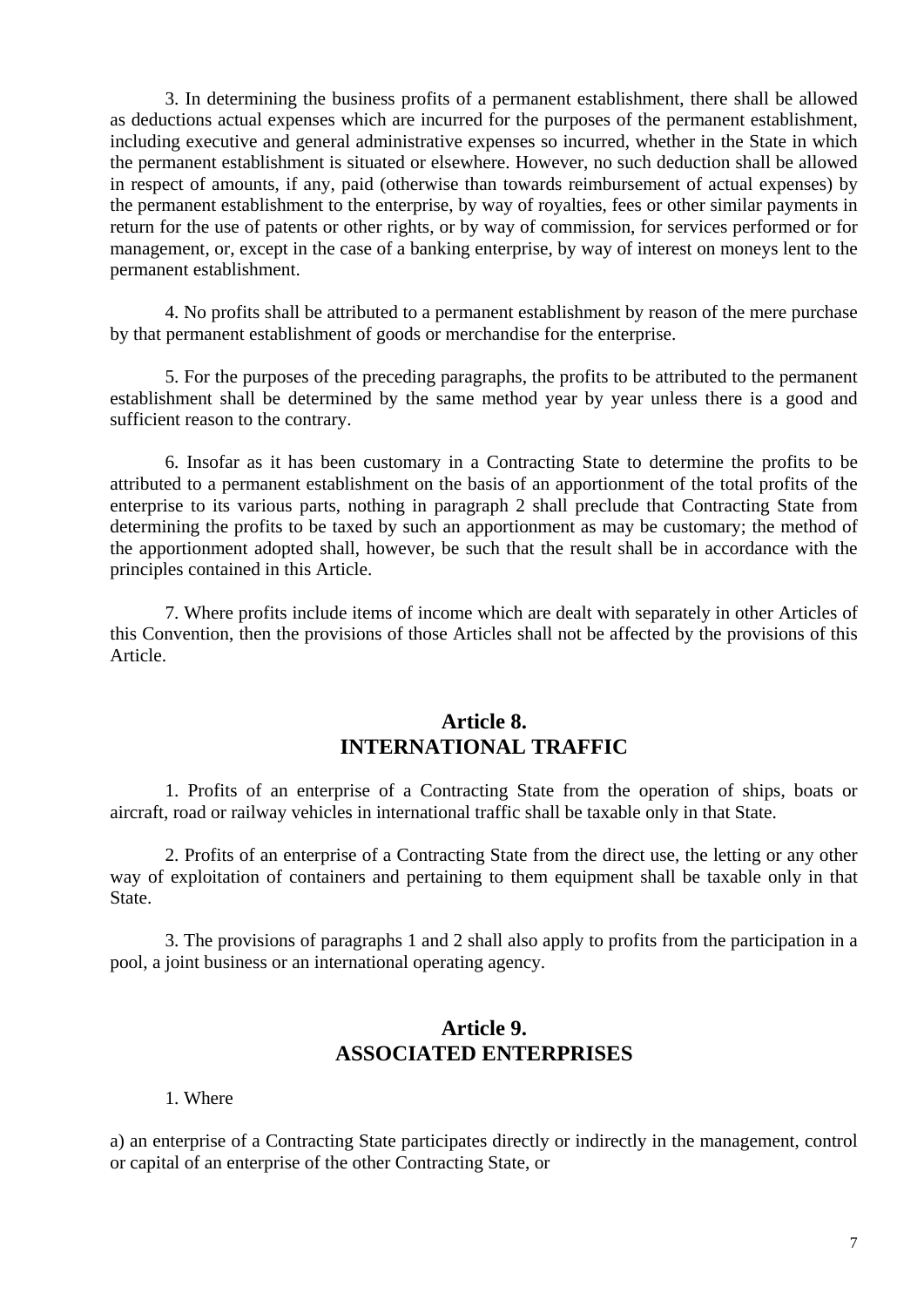b) the same persons participate directly or indirectly in the management, control, or capital of an enterprise of a Contracting State and an enterprise of the other Contracting State,

and in either case conditions are made or imposed between the two enterprises in their commercial or financial relations which differ from those which would be made between independent enterprises, then any profits which would, but for those conditions, have accrued to one of the enterprises, but, by reason of those conditions, have not so accrued, may be included in the profits of that enterprise and taxed accordingly.

2. Where a Contracting State includes in the profits of an enterprise of that State - and taxes accordingly - profits on which an enterprise of the other Contracting State has been charged to tax in that other State, and the profits so included are profits which would have accrued to the enterprise of the first-mentioned State if the conditions made between the two enterprises had been those which would have been made between independent enterprises, then that other State shall make an appropriate adjustment to the amount of the tax charged therein on those profits. In determining such adjustment, due regard shall be had to the other provisions of this Convention and the competent authorities of the Contracting States shall if necessary consult each other.

#### **Article 10. DIVIDENDS**

1. Dividends paid by a company which is a resident of a Contracting State to a resident of the other Contracting State may be taxed in that other State.

2. However, such dividends may also be taxed in the Contracting State of which the company paying the dividends is a resident and according to the laws of that State, but if the recipient is the beneficial owner of the dividends the tax so charged shall not exceed 10 per cent of the gross amount of the dividends.

This paragraph shall not affect the taxation of the company in respect of the profits out of which the dividends are paid.

3. The term "dividends" as used in this Convention means income from any shares or other rights, not being debt-claims, participating in profits, as well as income from other corporate rights which is subjected to the same taxation treatment as income from shares by the laws of the State of which the company making the distribution is a resident.

4. The provisions of paragraphs 1 and 2 shall not apply if the beneficial owner of the dividends, being a resident of a Contracting State, carries on business in the other Contracting State of which the company paying the dividends is a resident, through a permanent establishment situated therein, or performs in that other State independent personal services from a fixed base situated therein, and the holding in respect of which the dividends are paid is effectively connected with such permanent establishment or fixed base.

In such case the provisions of Article 7 (Business Profits) or Article 14 (Independent Personal Services), as the case may be, shall apply.

5. Where a company which is a resident of a Contracting State derives profits or income from the other Contracting State, that other State may not impose any tax on the dividends paid by the company, except insofar as such dividends are paid to a resident of that other State or insofar as the holding in respect of which the dividends are paid is effectively connected with a permanent establishment or a fixed base situated in that other State, nor subject the company's undistributed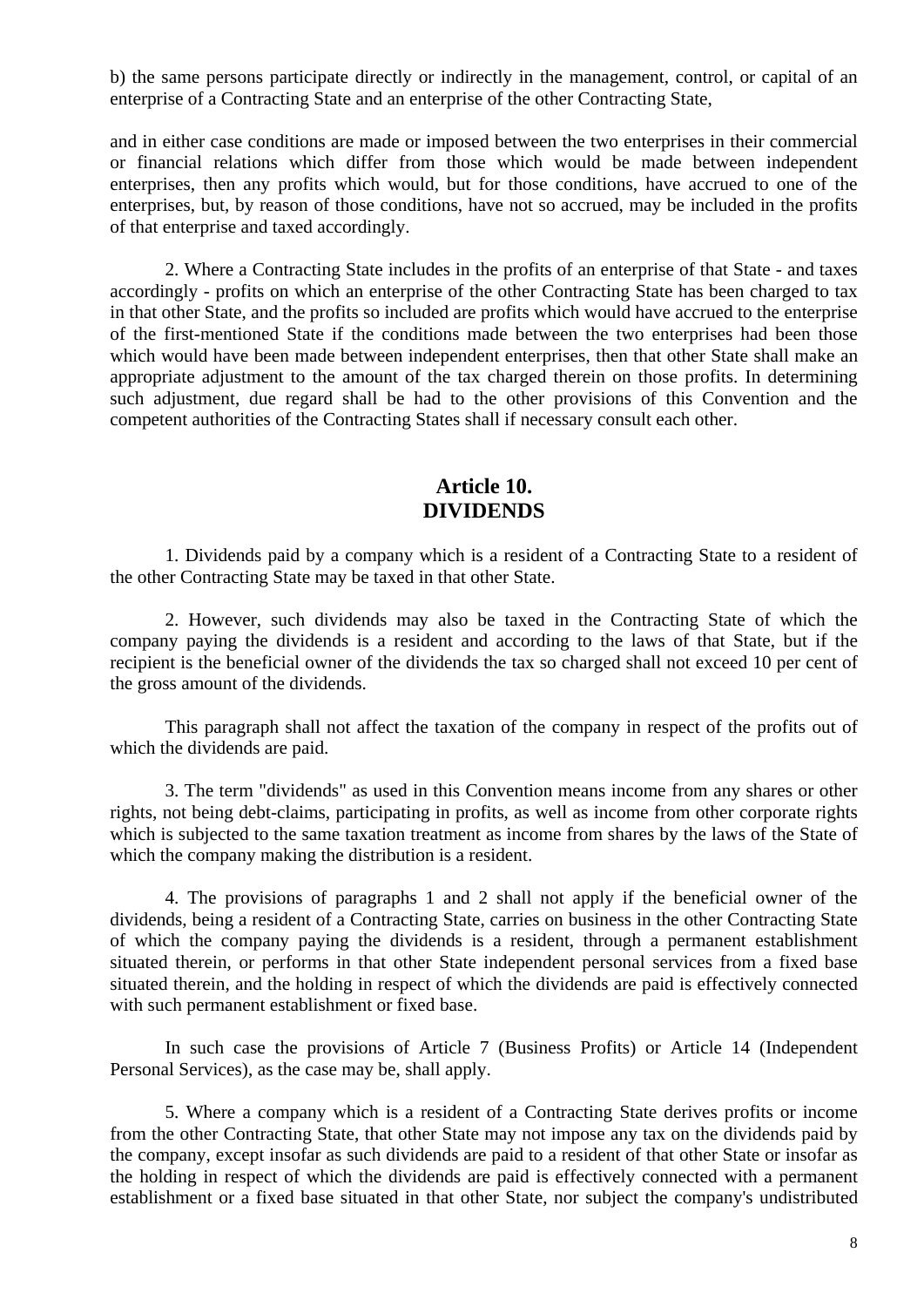profits to a tax on the company's undistributed profits, even if the dividends paid or the undistributed profits consist wholly or partly of profits or income arising in such other State.

## **Article 11. INTEREST**

1. Interest arising in a Contracting State and paid to a resident of the other Contracting State may be taxed in that other State.

2. However, such interest may also be taxed in the Contracting State in which it arises and according to the laws of that State, but if the recipient is the beneficial owner of the interest the tax so charged shall not exceed 5 per cent of the gross amount of the interest.

3. The term "interest" as used in this Convention means income from debt- claims of every kind, whether or not secured by mortgage and whether or not carrying a right to participate in the debtor's profits, and in particular, income from government securities and income from bonds or debentures, including premiums and prizes attaching to such securities, bonds or debentures. Penalty charges for late payment shall not be regarded as interest for the purpose of this Convention.

4. The provisions of paragraphs 1 and 2 shall not apply if the beneficial owner of the interest, being a resident of a Contracting State, carries on business in the other Contracting State in which the interest arises, through a permanent establishment situated therein, or performs in that other State independent personal services from a fixed base situated therein, and the debt-claim in respect of which the interest is paid is effectively connected with the definitions referred to in paragraph 1 of Article 7 (Business Profits). In such cases the provisions of Article 7 (Business Profits) or Article 14 (Independent Personal Services), as the case may be, shall apply.

5. Interest shall be deemed to arise in a Contracting State when the payer is that State itself, an administrative-territorial subdivision, a local authority, or a resident of that State. Where, however, the person paying the interest, whether he is a resident of a Contracting State or not, has in a Contracting State a permanent establishment or a fixed base in connection with which the indebtedness on which the interest is paid was incurred, and such interest is borne by such permanent establishment or fixed base, then such interest shall be deemed to arise in the State in which the permanent establishment or fixed base is situated.

6. Where, by reason of a special relationship between the payer and the beneficial owner or between both of them and some other person, the amount of the interest, having regard to the debtclaim for which it is paid, exceeds the amount which would have been agreed upon by the payer and the beneficial owner in the absence of such relationship, the provisions of this Article shall apply only to the last-mentioned amount. In such case, the excess part of the payments shall remain taxable according to the laws of each Contracting State, due regard being had to the other provisions of this Convention.

## **Article 12. ROYALTIES**

1. Royalties arising in a Contracting State and paid to a resident of the other Contracting State may be taxed in that other State.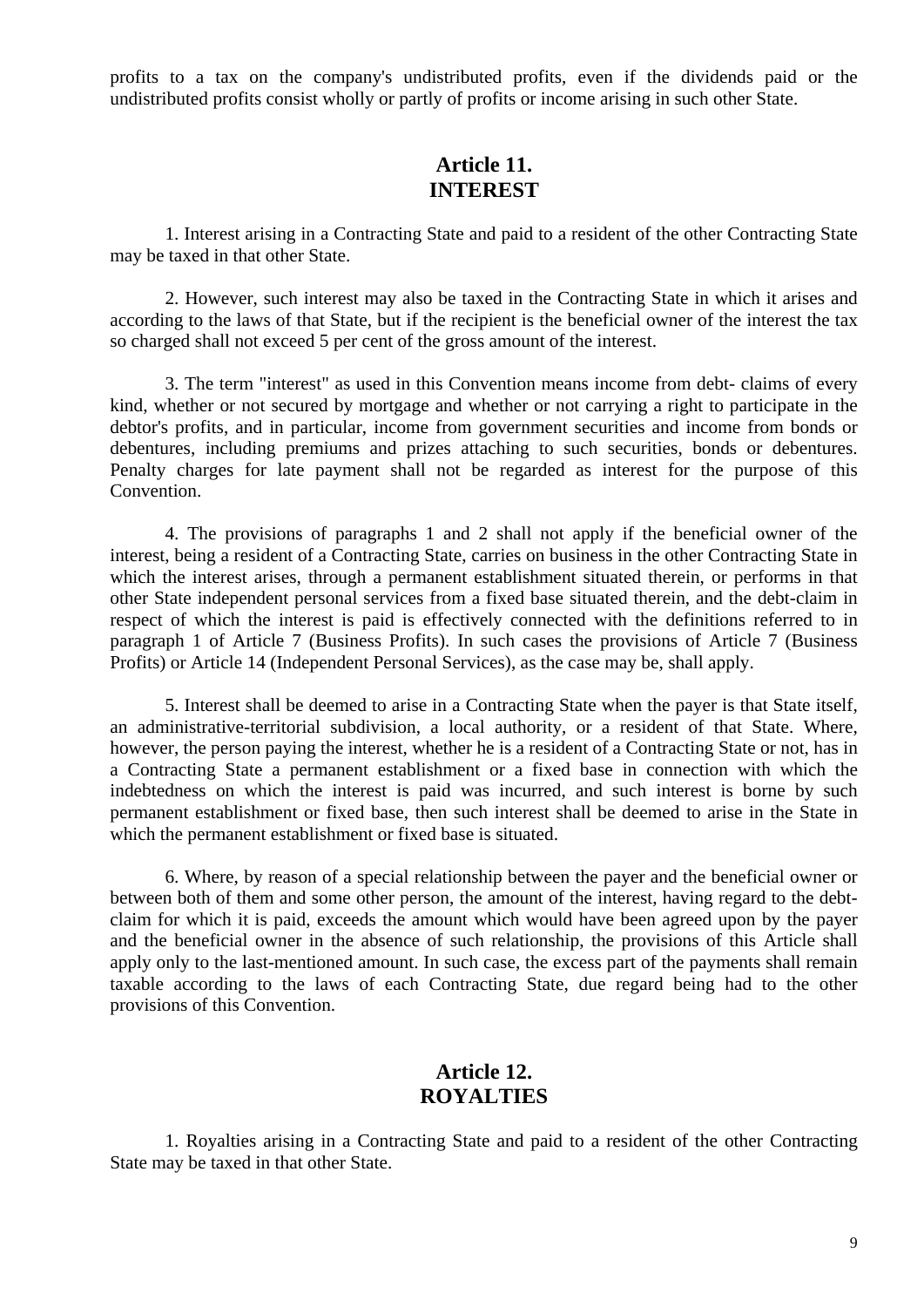2. However, such royalties may also be taxed in the Contracting State in which they arise and according to the laws of that State, but if the recipient is the beneficial owner of the royalties, the tax so charged shall not exceed 10 per cent of the gross amount of the royalties.

3. The term "royalties" as used in this Convention means payments of any kind received as a consideration for the use of, or the right to use, any copyright of literary, artistic, or scientific work including cinematography films, or films or tapes used for radio or television broadcasting, any patent, trade mark, design or model, plan, secret formula or process, or for information concerning industrial, commercial or scientific experience.

4. The provisions of paragraphs 1 and 2 shall not apply if the beneficial owner of the royalties, being a resident of a Contracting State, carries on business in the other Contracting State in which the royalties arise, through a permanent establishment situated therein, or performs in that other State independent personal services from a fixed base situated therein, and the right or property in respect of which the royalties are paid is effectively connected with the definitions referred to in paragraph 1 of Article 7 (Business Profits). In such case the provisions of Article 7 (Business Profits) or Article 14 (Independent Personal Services), as the case may be, shall apply.

5. Royalties shall be deemed to arise in a Contracting State when the payer is that State itself, an administrative - territorial subdivision, a local authority, or a resident of that State. Where, however, the person paying the royalties, whether he is a resident of a Contracting State or not, has in a Contracting State a permanent establishment or a fixed base in connection with which the liability to pay the royalties was incurred, and such royalties are borne by such permanent establishment or fixed base, then such royalties shall be deemed to arise in the State in which the permanent establishment or fixed base is situated.

6. Where, by reason of a special relationship between the payer and the beneficial owner or between both of them and some other person, the amount of the royalties, having regard to the use, right or information for which they are paid, exceeds the amount which would have been agreed upon by the payer and the beneficial owner in the absence of such relationship, the provisions of this Article shall apply only to the last-mentioned amount. In such case, the excess part of the payments shall remain taxable according to the laws of each Contracting State, due regard being had to the other provisions of this Convention.

## **Article 13. CAPITAL GAINS**

1. Gains derived by a resident of a Contracting State from the alienation of immovable property referred to in Article 6 and situated in the other Contracting State may be taxed in that other State.

2. Gains from the alienation of movable property forming part of the business property of a permanent establishment which an enterprise of a Contracting State has in the other Contracting State or of movable property pertaining to a fixed base available to a resident of a Contracting State in the other Contracting State for the purpose of performing independent personal services, including such gains from the alienation of such a permanent establishment (alone or with the whole enterprise) or of such fixed base, may be taxed in that other State.

3. Gains derived by an enterprise of a Contracting State from the alienation of ships, boats or aircraft, road or railway vehicles operated in international traffic or movable property pertaining to the operation of such ships, aircraft or boats, road or railway vehicles, shall be taxable only in that State.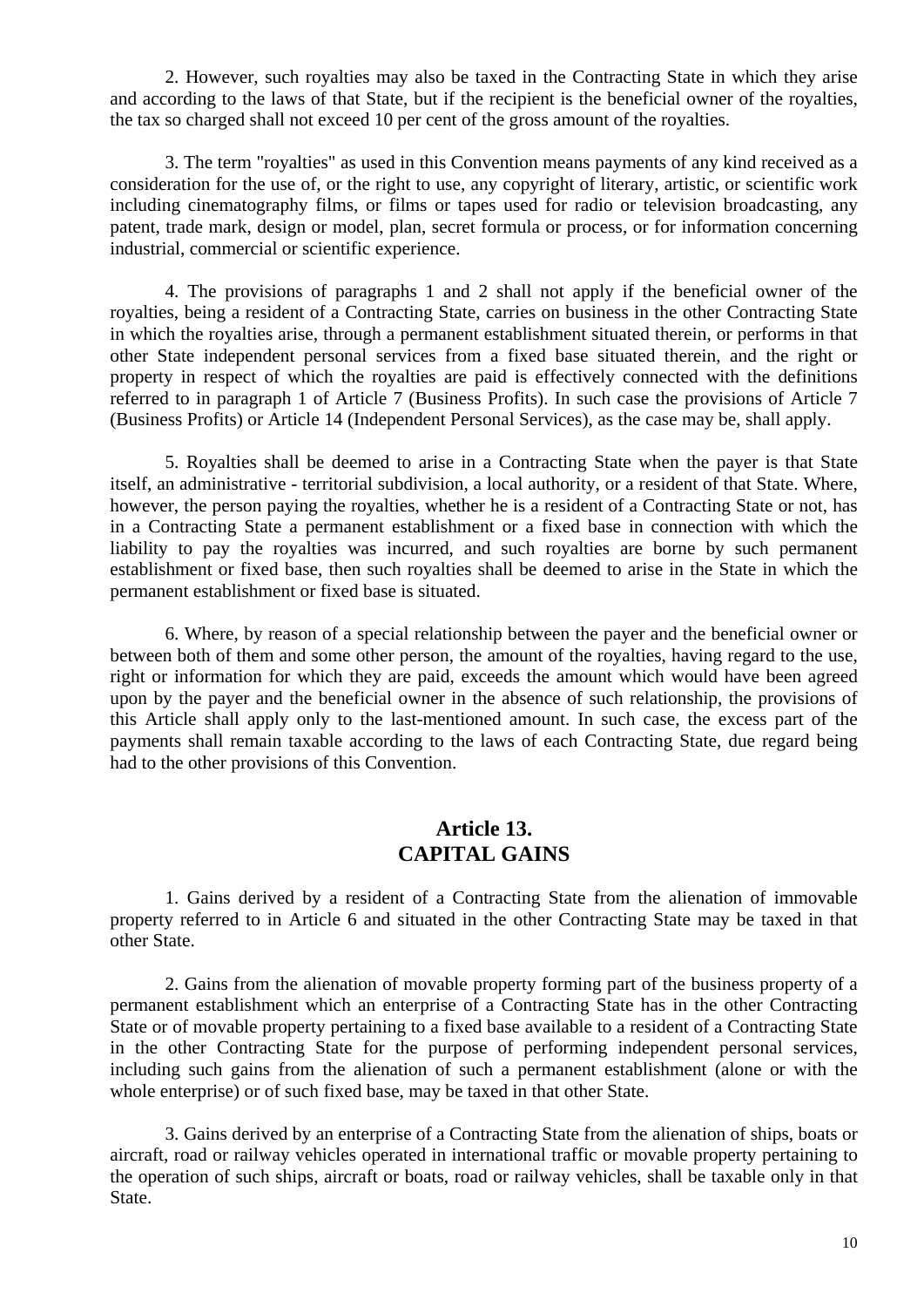4. Gains derived by a resident of a Contracting State from the alienation of shares or other corporate rights in a company the assets of which consist mainly of immovable property situated in the other Contracting State may be taxed in that other State.

5. Gains from the alienation of any property other than that referred to in paragraphs 1, 2, 3 and 4, shall be taxable only in the Contracting State of which the alienator is a resident.

#### **Article 14. INDEPENDENT PERSONAL SERVICES**

1. Income derived by a resident of a Contracting State in respect of professional services or other activities of an independent character shall be taxable only in that State, unless he has a fixed base regularly available to him in the other Contracting State for the purpose of performing his activities. If he has such a fixed base, the income may be taxed in the other State but only so much of it as is attributable to that fixed base.

2. The term "professional services" includes especially independent scientific, literary, artistic, educational or teaching activities as well as the independent activities of physicians, lawyers, engineers, architects, dentists, auditors, accountants.

## **Article 15. DEPENDENT PERSONAL SERVICES**

1. Subject to the provisions of Articles 16 (Directors Fees And Remuneration Of Top-Level Managerial Officials), 18 (Pensions) and 19 (Government Services), wages and other similar remuneration derived by a resident of a Contracting State in respect of an employment shall be taxable only in that State, unless the employment is exercised in the other Contracting State. If the employment is so exercised, such remuneration as is derived therefrom may be taxed in that other State.

2. Notwithstanding the provisions of paragraph 1, remuneration derived by a resident of a Contracting State in respect of an employment exercised in the other Contracting State shall be taxable only in the first-mentioned State if:

a) the recipient is present in the other State for a period or periods not exceeding in the aggregate 183 days in the fiscal year concerned; and

b) the remuneration is paid by, or on behalf of, an employer who is not a resident of the other State; and

c) the remuneration is not borne by a permanent establishment or a fixed base which the employer has in the other State.

3. Notwithstanding the preceding provisions of this Article, remuneration derived by a resident of a Contracting State in respect of an employment exercised aboard a ship, boat or aircraft, road or railway vehicle operated in international traffic may be taxed only in that State.

# **Article 16. DIRECTORS' FEES AND REMUNERATION OF TOP-LEVEL MANAGERIAL OFFICIALS**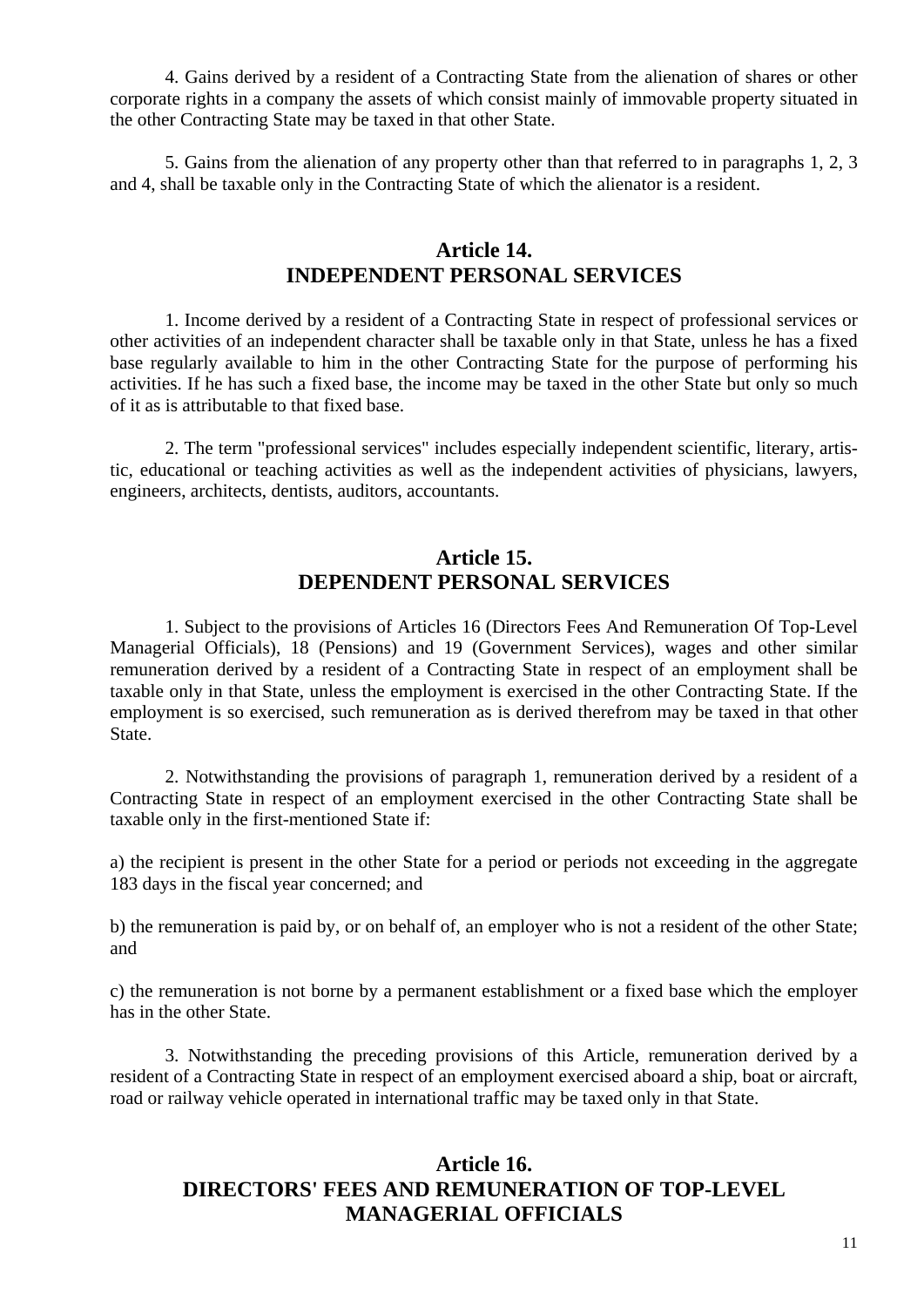Directors' fees and other similar payments derived by a resident of a Contracting State in his capacity as a member of the board of directors or any other similar body of a company which is a resident of the other Contracting State may be taxed in that other State.

#### **Article 17. ARTISTES AND ATHLETES**

1. Notwithstanding the provisions of Articles 14 (Independent Personal Services) and 15 (Dependent Personal Services), income derived by a resident of a Contracting State as an entertainer, such as a theatre, motion picture, radio or television artiste, or a musician, or as an athlete, from his personal activities as such exercised in the other Contracting State, may be taxed in that other State.

2. Where income in respect of personal activities exercised by an entertainer or an athlete in his capacity as such accrues not to the entertainer or athlete himself but to another person, that income may, notwithstanding the provisions of Articles 7 (Business Profits), 14 (Independent Personal Services ) and 15 (Dependent Personal Services), be taxed in the Contracting State in which the activities of the entertainer or athlete are exercised.

3. Notwithstanding the provisions of paragraphs 1 and 2, the income derived by an entertainer or a sportsman from the activities referred to in paragraph 1 performed within the framework of cultural or sport exchanges agreed to by the Governments of the Contracting States and carried out for the purpose other than profit, shall be exempt from tax in the Contracting State in which these activities are exercised.

#### **Article 18. PENSIONS**

1. Pensions and other similar remuneration paid to a resident of a Contracting State in consideration of past employment shall be taxable only in that State.

2. Notwithstanding the provisions of paragraph 1 pensions and other similar payments made under the social security legislation of a Contracting State shall be taxable only in that State.

#### **Article 19. GOVERNMENT SERVICES**

1. a) Remuneration, other than a pension, paid by, or out of public funds of, a Contracting State or an administrative-territorial subdivision or a local authority thereof to an individual in respect of services rendered to that State or subdivision or authority shall be taxable only in that State.

b) However, such remuneration shall be taxable only in the other Contracting State if the services are rendered in that State and the individual is a resident of that State who:

i) is a national of that State; or

ii) did not become a resident of that State solely for the purpose of rendering the services.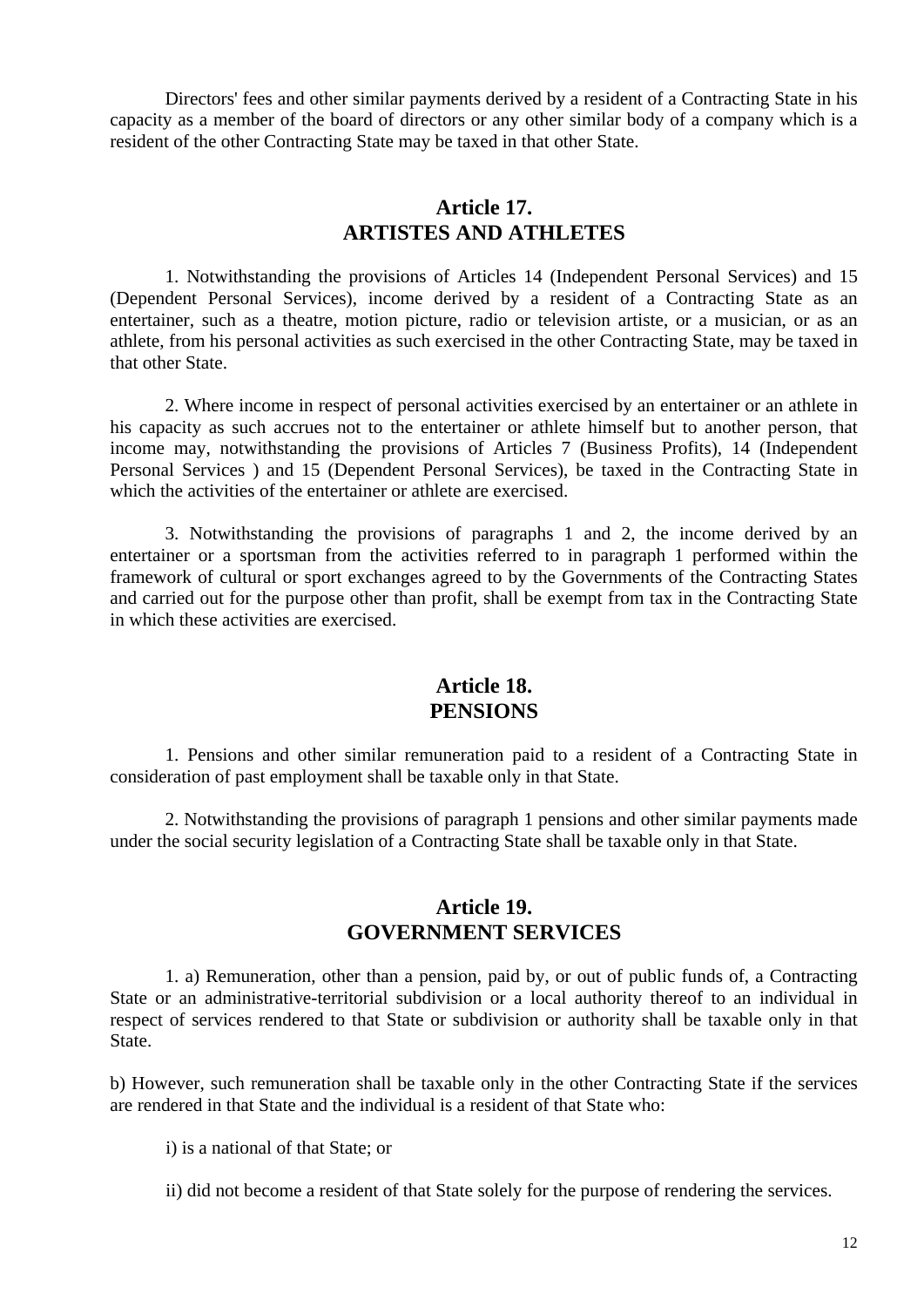2. The provisions of Articles 15 (Dependent Personal Services) and 16 (Directors Fees And Remuneration Of Top-Level Managerial Officials) shall apply to remuneration in respect of services rendered in connection with a business carried on by a Contracting State or an administrative-territorial subdivision or a local authority thereof.

#### **Article 20. STUDENTS**

1. Payments which a student or business apprentice who is or was immediately before visiting a Contracting State a resident of the other Contracting State and who is present in the firstmentioned State solely for the purpose of his education or training receives for the purpose of his maintenance, education or training shall not be taxed in that State, provided that such payments arise from sources outside that State.

2. Remuneration paid to the student, apprentice, or trainee, as the case may be, for services rendered in the other Contracting State shall not be taxed in that State for a period of 5 years provided that such services are connected with his education, maintenance, or training.

## **Article 21. PROFESSORS AND RESEARCHERS**

1. An individual who is or was a resident of a Contracting State immediately before making a visit to the other Contracting State and who, at the invitation of any university, college, school or other similar non-profitable educational institution which is recognized by the Government of that other Contracting State, solely for the purpose of teaching or research or both, at such educational institution shall be exempt from tax in that other Contracting State on his remuneration for teaching or research, but not more than for two years.

2. The provisions of paragraph 1 of this Article shall not apply to income from research if such research is undertaken not in the public interest but for the private benefit of any person or persons.

## **Article 22. OTHER INCOME**

1. Items of income of a resident of a Contracting State, wherever arising, not dealt within the foregoing Articles of this Convention shall be taxable only in that State.

2. The provisions of paragraph 1 shall not apply to income, other than income from immovable property as defined in paragraph 2 of Article 6 (Income from Immovable Property), if the recipient of such income, being a resident of a Contracting State, carries on business in the other Contracting State through a permanent establishment situated therein, or performs in that other State independent personal services from a fixed base situated therein, and the right or property in respect of which the income is paid is effectively connected with such permanent establishment or fixed base. In such case the provisions of Article 7 (Business Profits) or Article 14 (Independent Personal Services), as the case may be, shall apply.

3. Notwithstanding the provisions of paragraphs 1 and 2, items of income of a resident of a Contracting State not dealt with in the foregoing Articles of this Convention and arising in the other Contracting State may also be taxed in that other State.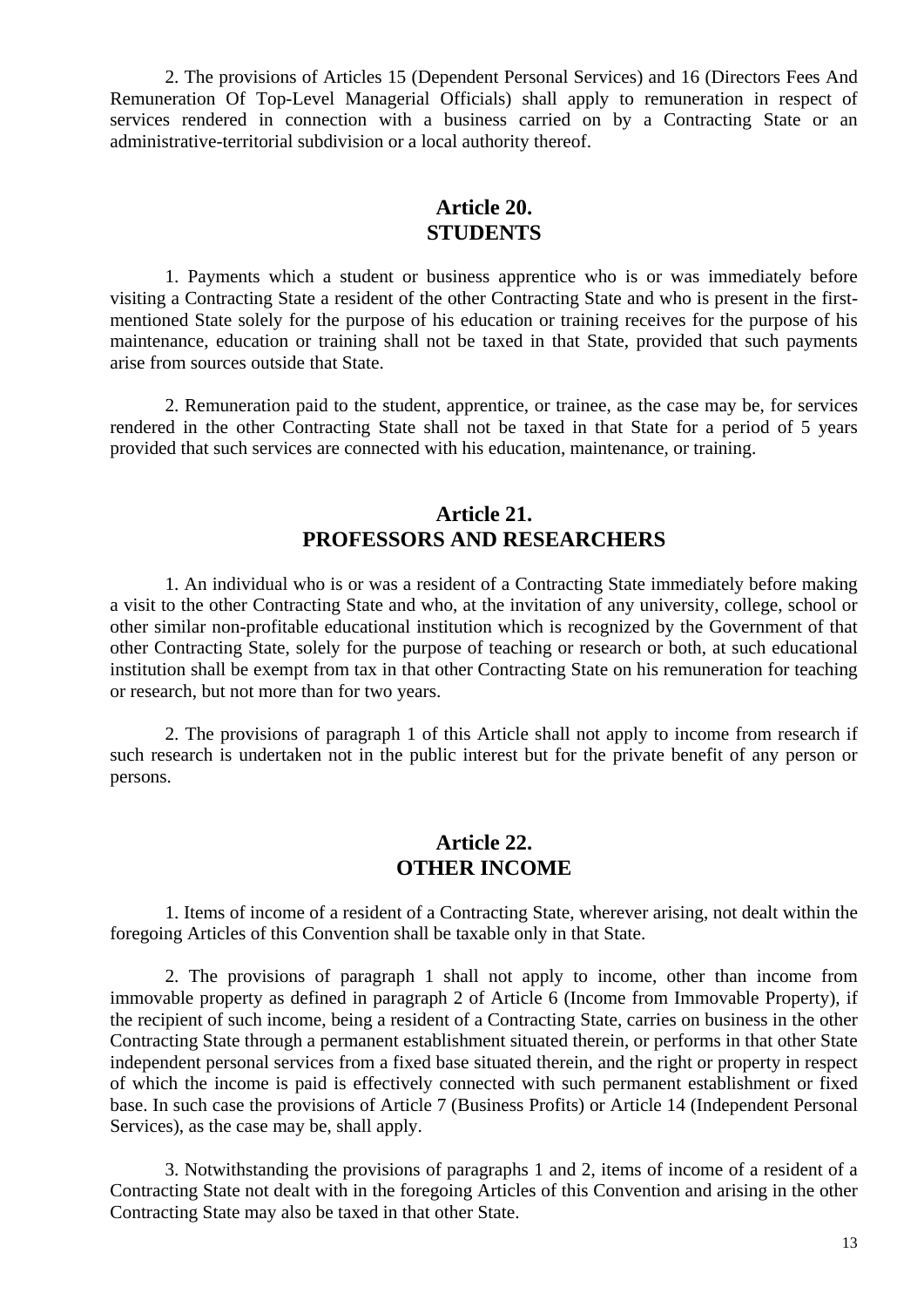#### **CHAPTER IV. TAXATION ON CAPITAL**

# **Article 23. CAPITAL**

1. Capital represented by immovable property referred to in Article 6 (Income from Immovable Property), owned by a resident of a Contracting State and situated in the other Contracting State, may be taxed in that other State.

2. Capital represented by movable property forming part of the business property of a permanent establishment which an enterprise of a Contracting State has in the other Contracting State or by movable property pertaining to a fixed base available to a resident of a Contracting State in the other Contracting State for the purpose of performing independent personal services, may be taxed in that other State.

3. Capital represented by ships, boats or aircraft, road or railway vehicles, owned by a resident of a Contracting State, operated in international traffic and by movable property pertaining to the operation of such ships, aircraft and boats, shall be taxable only in that State.

4. Capital represented by shares or other corporate rights in a company the assets of which consist mainly of immovable property situated in a Contracting State may be taxed in that State.

5. All other elements of capital of a resident of a Contracting State shall be taxable only in that State.

# **CHAPTER V. METHODS FOR ELIMINATION OF DOUBLE TAXATION Article 24. ELIMINATION OF DOUBLE TAXATION**

1. Where a resident of a Contracting State derives income or owns capital which, in accordance with the provisions of this Convention, may be taxed in the other Contracting State, the first-mentioned State shall allow:

i) as a deduction from the tax on the income of that resident, an amount equal to the income tax paid in that other State;

ii) as a deduction from the tax on the capital of that resident, an amount equal to the capital tax paid in that other State.

Such deduction in either case shall not, however, exceed that part of the income tax or capital tax, as computed before the deduction is given, which is attributable, as the case may be, to the income or the capital which may be taxed in that other State;

2. Where in accordance with any provision of this Convention, income derived or capital owned by a resident of a Contracting State is exempt from tax in that State, such State may nevertheless, in calculating the amount of tax on the remaining income or capital of such resident, take into account the exempted income or capital.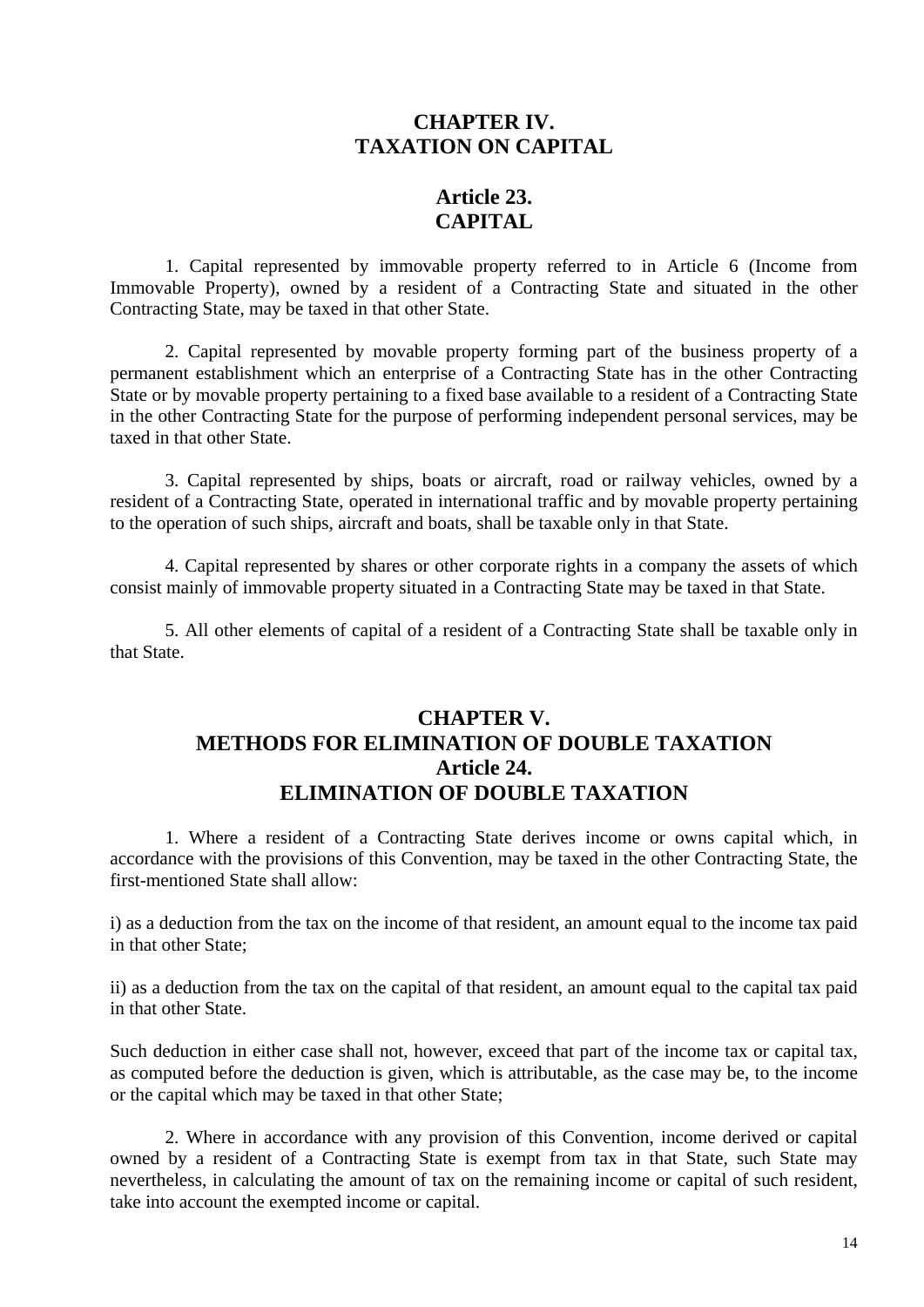3. For the purpose of deduction from the tax on income or capital in a Contracting State, the tax paid in the other Contracting State shall be deemed to include the tax which is otherwise payable in that other Contracting State but has been reduced or waived by that Contracting State under its legal provisions for tax incentives.

## **CHAPTER VI. SPECIAL PROVISIONS Article 25. NON-DISCRIMINATION**

1. Nationals of a Contracting State shall not be subjected in the other Contracting State to any taxation or any requirement connected therewith, which is other or more burdensome than the taxation and connected requirements to which nationals of that other State in the same circumstances are or may be subjected. This provision shall, notwithstanding the provisions of Article 1 (Personal Scope), also apply to persons who are not residents of one or both of the Contracting States.

2. Stateless persons who are residents of a Contracting State shall not be subjected in either Contracting State to any taxation or any requirement connected therewith, which is other or more burdensome than the taxation and connected requirements to which nationals of the State concerned in the same circumstances are or may be subjected.

3. The taxation on a permanent establishment which an enterprise of a Contracting State has in the other Contracting State shall not be less favorably levied in that other State than the taxation levied on enterprises of that other State carrying on the same activities. This provision shall not be construed as obliging a Contracting State to grant to residents of the other Contracting State any personal allowances, reliefs and reductions for taxation purposes on account of civil status or family responsibilities which it grants to its own residents.

4. Except where the provisions of paragraph 1 of Article 9 (Associated Enterprises), paragraph 6 of Article 11 (Interest), or paragraph 6 of Article 12 (Royalties), apply, interest, royalties and other disbursements paid by an enterprise of a Contracting State to a resident of the other Contracting State shall, for the purpose of determining the taxable profits of such enterprise, be deductible under the same conditions as if they had been paid to a resident of the first-mentioned State. Similarly, any debts of an enterprise of a Contracting State to a resident of the other Contracting State shall, for the purpose of determining the taxable capital of such enterprise, be deductible under the same conditions as if they had been contracted to a resident of the firstmentioned State.

5. Enterprises of a Contracting State, the capital of which is wholly or partly owned or controlled, directly or indirectly, by one or more residents of the other Contracting State, shall not be subjected in the first-mentioned State to any taxation or any requirement connected therewith which is other or more burdensome than the taxation and connected requirements to which other similar enterprises of the first-mentioned State are or may be subjected.

6. The provisions of this Article shall, notwithstanding the provisions of Article 2 (Taxes Covered ), apply to taxes of every kind and description.

## **Article 26. MUTUAL AGREEMENT PROCEDURE**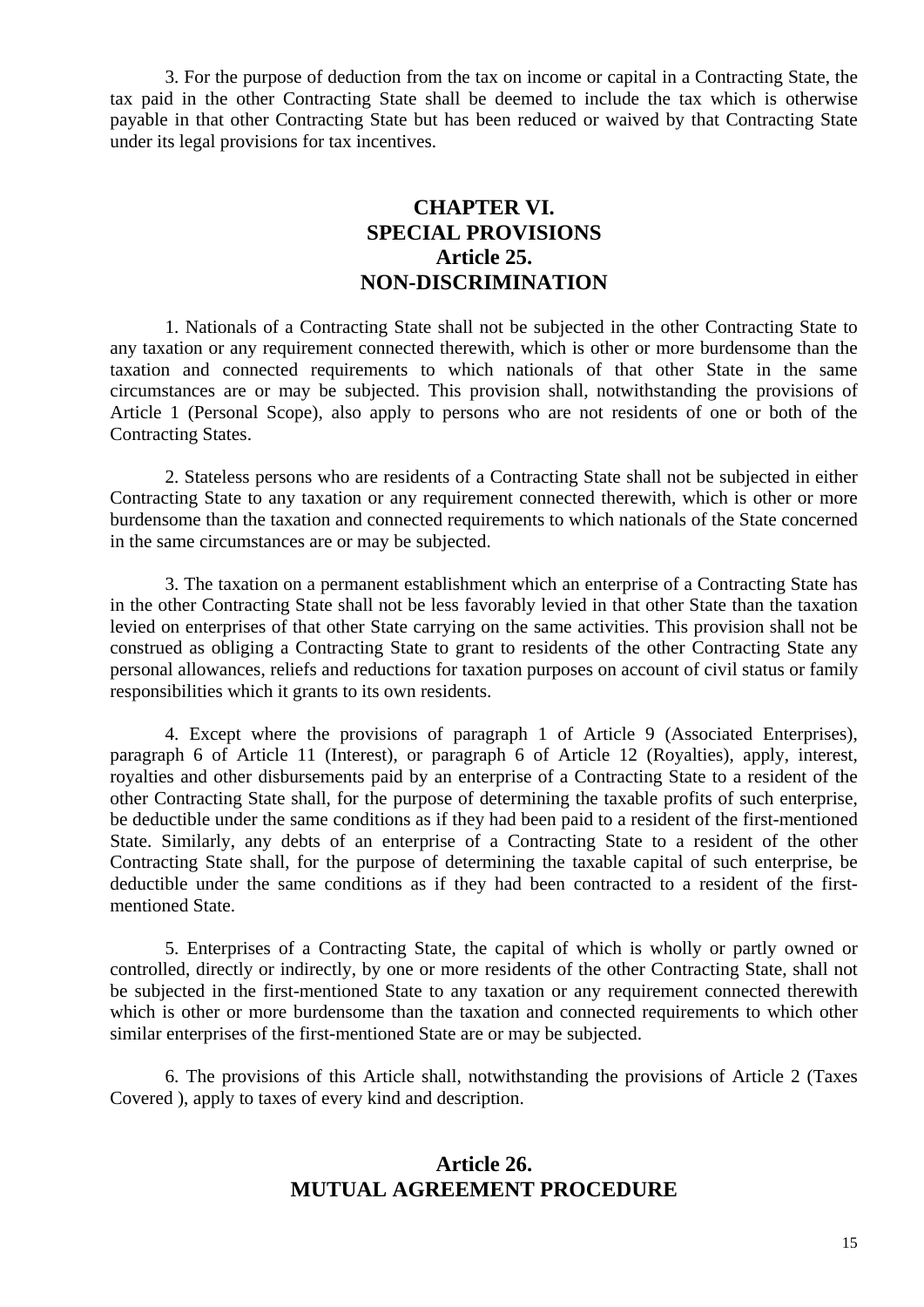1. Where a person considers that the actions of one or both of the Contracting States result or will result for him in taxation not in accordance with the provisions of this Convention, he may, irrespective of the remedies provided by the domestic law of those States, present his case to the competent authority of the Contracting State of which he is a resident or, if his case comes under paragraph 1 of Article 24 (Non-discrimination), to that of the Contracting State of which he is a national. The case must be presented within three years from the first notification of the action resulting in taxation not in accordance with the provisions of the Convention.

2. The competent authority shall endeavor, if the objection appears to it to be justified and if it is not itself able to arrive at a satisfactory solution, to resolve the case by mutual agreement with the competent authority of the other Contracting State, with a view to the avoidance of taxation which is not in accordance with this Convention. Any agreement reached shall be implemented notwithstanding any time limits in the domestic law of the Contracting States.

3. The competent authorities of the Contracting States shall endeavor to resolve by mutual agreement any difficulties or doubts arising as to the interpretation or application of the Convention. They may also consult together for the elimination of double taxation in cases not provided for in the Convention.

4. The competent authorities of the Contracting States may communicate with each other directly for the purpose of reaching an agreement in the sense of the preceding paragraphs. The competent authorities, through consultations, shall develop appropriate bilateral procedures, conditions, methods and techniques for the implementation of the mutual agreement procedure provided for in this Article.

# **Article 27. EXCHANGE OF INFORMATION**

The competent authorities of the Contracting States shall exchange such information as is necessary for carrying out the provisions of this Convention or of the domestic laws of the Contracting States concerning taxes covered by the Convention, insofar as the taxation thereunder is not contrary to the Convention, in particular for the prevention of fraud or evasion of such taxes. The exchange of information is not restricted by Article 1 (Personal Scope). Any information received by a Contracting State shall be treated as secret in the same manner as information obtained under the domestic laws of that State and shall be disclosed only to persons or authorities (including courts and administrative bodies) involved in the assessment or collection of, the enforcement or prosecution in respect of, or the determination of appeals in relation to, the taxes covered by the Convention. Such persons or authorities shall use the information only for such purposes. They may disclose the information in public court proceedings or in judicial decisions. The competent authorities shall, through consultation, develop appropriate conditions, methods and techniques concerning the matters in respect of which such exchanges of information shall be made, including, where appropriate, exchange of information regarding tax avoidance.

2. In no case shall the provisions of the paragraph 1 be construed so as to impose on a Contracting State the obligation:

a) to carry out administrative measures at variance with the laws and administrative practice of that or of the other Contracting State;

b) to supply information which is not obtainable under the laws or in the normal course of the administration of that or of the other Contracting State;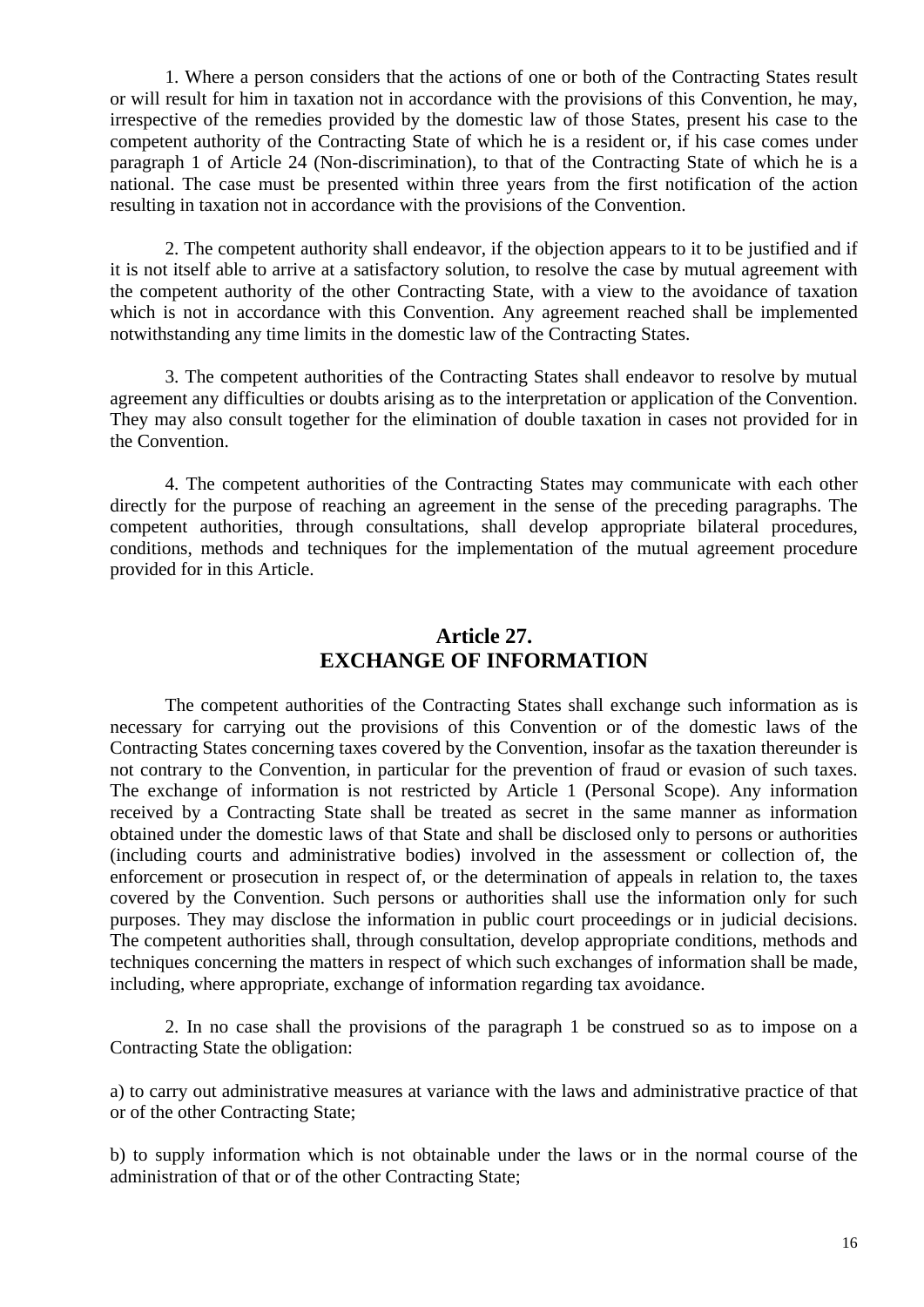c) to supply information which would disclose any trade, business, industrial, commercial, or professional secret or trade process, or information, the disclosure of which would be contrary to public policy (ordre public).

## **Article 28. AID IN RECOVERY**

1. The competent authorities of the Contracting States will enter into direct agreement in respect of mutual assistance in the recovery of tax covered by this Convention, including the interest, penalties for late payment and fines, excluding the cases of penal proceedings before the courts or tribunals.

2. The agreement referred to in paragraph 1 of this Article shall be based on principles contained in the domestic laws and administrative practice of the Contracting States as referred to in Article 27 of this Convention.

#### **Article 29. MEMBERS OF DIPLOMATIC MISSIONS AND CONSULAR POSTS**

Nothing in this Convention shall affect the fiscal privileges of members of diplomatic missions or consular posts under the general rules of international law or under the provisions of special agreements.

## **CHAPTER VII. FINAL PROVISIONS**

## **Article 30. ENTRY INTO FORCE**

1. Each Contracting State shall notify the other Contracting State of the completion of procedures required by its laws for the bringing into force of this Convention. The Convention shall enter into force on the 30-th day after the date of the latter of these notifications.

2. The provisions of the Convention shall have effect:

a) in respect of taxes withheld at source - on income derived on or after January 1 in the calendar year next following the year in which the Convention enters into force;

b) in respect of other taxes on income, and on capital - for taxes chargeable on or after January 1 in the calendar year next following the year in which the Convention enters into force.

## **Article 31. TERMINATION**

This Convention shall remain in force until terminated by a Contracting State. Either Contracting State may terminate the Convention at any time after 5 years from the date on which the Convention enters into force, by giving notice of termination, through diplomatic channels, at